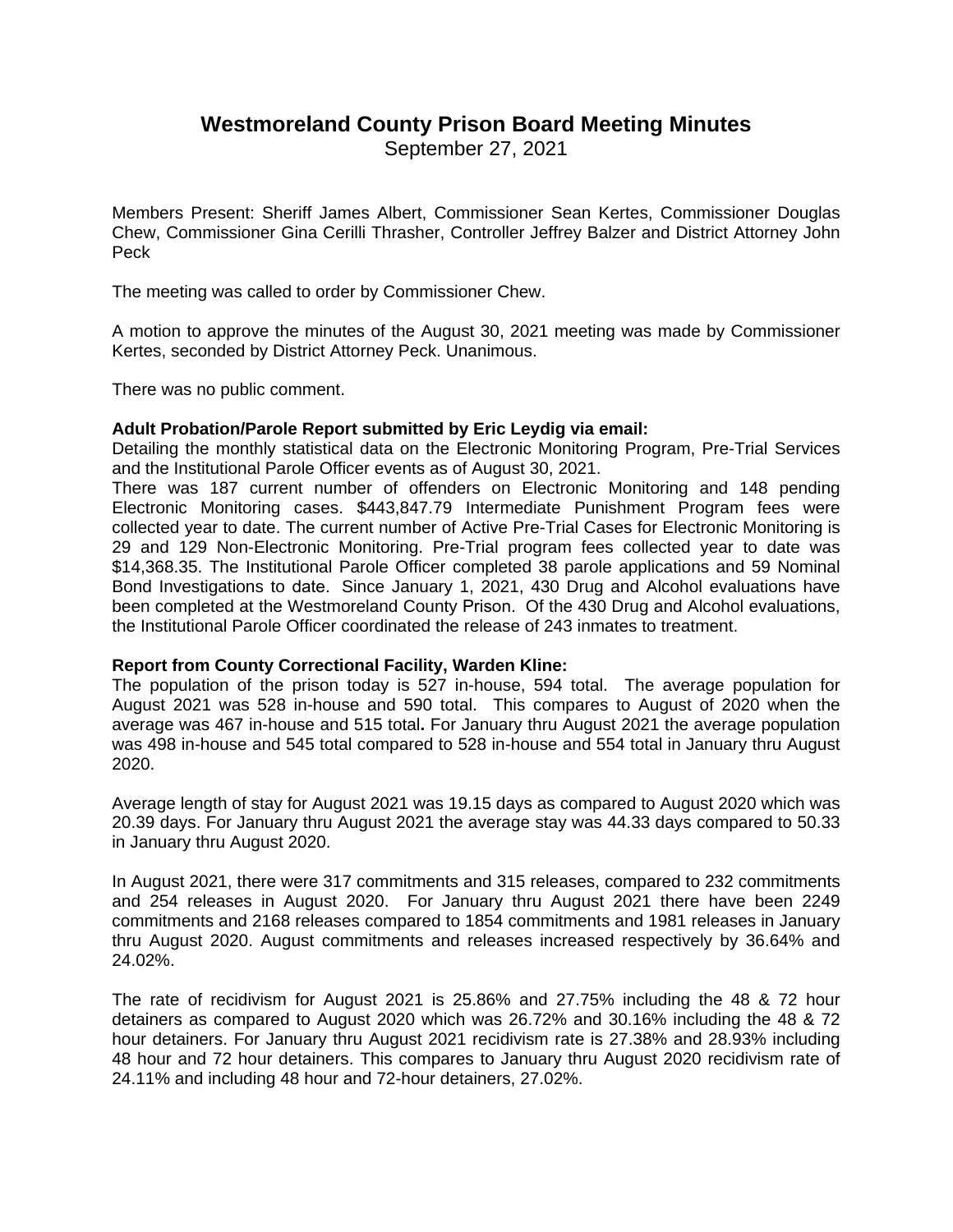There were no Rentals collected in August 2021, totaling \$0.00. There were no Locker Revenue collected in August 2021, totaling \$0.00. Fines collected in August 2021 for Clerk of Courts were \$13,411.58, totaling \$92,343.12.

The Warden reported that \$2,159.59 has been collected for video conferencing for August 2021.

In August 2021, 231 total bench warrants have been performed via video conferencing. 48 were performed by Judge Bilik-Defazio, 21 by Judge Feliciani, 47 by Judge Mears, 53 by Judge Krieger, 2 by Judge Walsh, 3 by Judge Bononi, 4 by Judge Silvis, 18 by Domestic Relations, and 35 out of county bench warrants were served. In addition, 263 District Justice hearings were held, totaling 2430.

Nutrition Incorporated reported that the August 2021 cost per meal was \$1.16 compared to \$.82 in August 2020.

For August 2021, we were under the cap by 102 inmates saving \$8,505.78. For the year we are below having saved \$84,309.98.

52.4% of incoming prisoners needed to detox upon arrival compared to 57.59% last month. 59.50% of inmates are currently on psych meds.

#### **Executive Session:**

Controller Balzer made a motion to go into executive session, seconded by Commissioner Cerilli Thrasher. Unanimous.

Commissioner Cerilli Thrasher made a motion to reconvene in public session, seconded by Controller Balzer. Unanimous.

#### **Meeting business, discussions, motions:**

**(A)**Controller Balzer made a motion to promote David Mooney from part-time to full-time status, seconded by Commissioner Kertes. Unanimous.

**(B)**Controller Balzer made a motion of accept the resignation of Yolanda Bevan and Jinia Mondol, seconded by District Attorney Peck. Unanimous.

**(C)**Controller Balzer made a motion to accept the retirement of Robert Brum Field, seconded by District Attorney Peck. Unanimous.

**(D)**Controller Balzer made a motion to offer a month-to-month agreement with Jim Badamo for Chaplaincy services at a price less than or equal to \$1,700/month. Mr. Jim Badamo is a retired Chaplain who served the Westmoreland County Correctional Facility until 2020. Month-tomonth agreement is recommended to provide Chaplaincy while the County acquires a new long-term service seconded by District Attorney Peck. Unanimous.

**(E)**District Attorney Peck made a motion to revise specifications and to authorize the County Controller to re-advertise the Request for Proposals for "Chaplain Services for Westmoreland County Prison," (Bid 21-35) due to no proposals being received seconded by Controller Balzer. Unanimous.